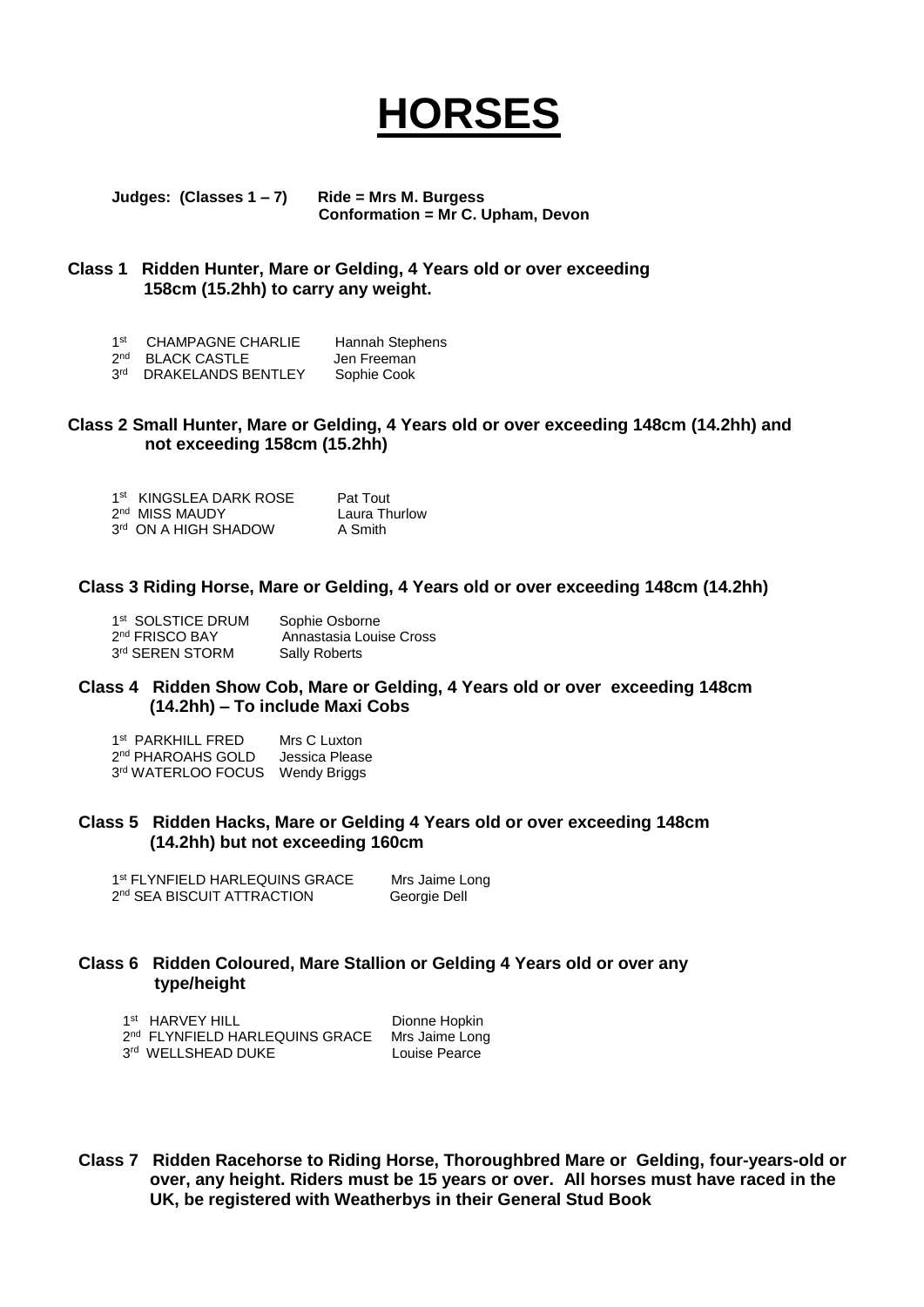1<sup>st</sup> BLACK CASTLE Jen Freeman 2<sup>nd</sup> TATAWOR Natalie Warren

CHAMPION – SOLSTICE DRUM

# **SHOW PONIES IN HAND**

## **Judge: Miss G. Trevenna, Cornwall**

*The NPS/Area 20 Show Pony In-Hand Supreme National Championship*

## **Class 14 Yearling not to exceed 148cm (14.2hh) at maturity**

1<sup>ST</sup> LANGALLER BLACK SAPPHIRE Mrs CP Horswell 2 ND HAVENBEECH SILVER SKYLARK Miss S Lock

## **Class 15 2 & 3 years old, not to exceed 148cm (14.2hh) at maturity**

1<sup>ST</sup> HIDEAWAY TOPCAT Kim Shepheard 2<sup>ND</sup> HIDEAWAY DELIGHTFUL Paula Shepheard

#### **Class 16 4 years old and over, not to exceed 148cm (14.2hh) at maturity**

NONE FORWARD

## CHAMPION – HIDEAWAY TOPCAT

## **SHOW PONIES & HUNTER PONIES**

**Judge: Miss A. Jones, Wales**

**Class 17 THE B.S.P.S. LEADING REIN PONY Mare or Gelding 4 years old or over, not exceeding 122cms. Riders not to have attained their 8th birthday before 1st. January in the current year.**

| 1 <sup>ST</sup> GREENDOWN CURIOSITY | Isabelle Searle        |
|-------------------------------------|------------------------|
| 2 <sup>ND</sup> COSFORD VANITY FAIR | Ellie Wotton           |
| 3RD CORDON INCA                     | <b>Matthew Dayment</b> |

**Class 18 THE B.S.P.S. FIRST RIDDEN PONY, Mare or Gelding, 4 years old and over, not exceeding 122cms. Riders not to have attained their 10th birthday before 1st January in the current year**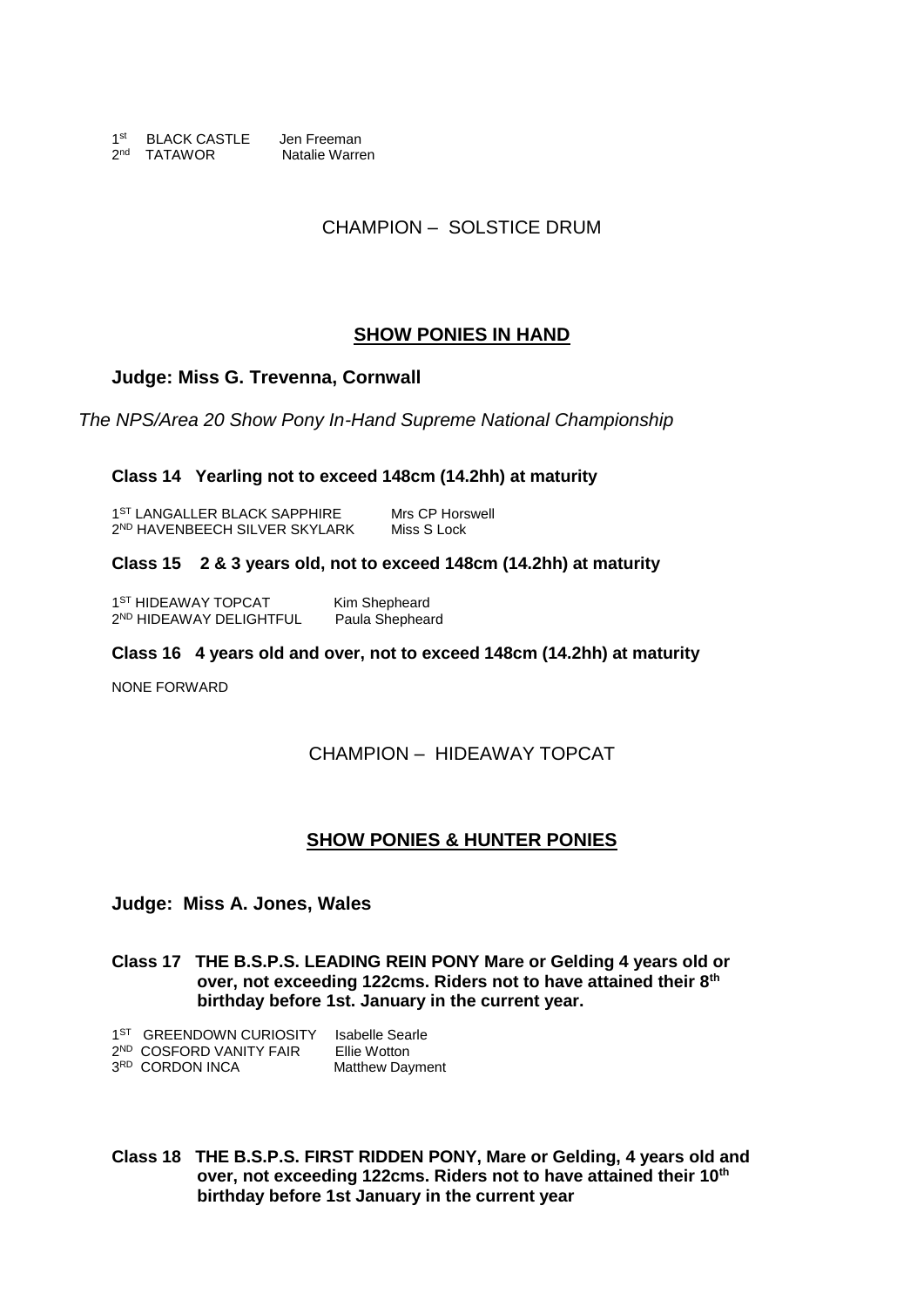- 1<sup>ST</sup> COSFORD VANITY FAIR Amelia Wotton
- **Class 19 The B.S.P.S. MIXED HEIGHT OPEN SHOW PONY, Mare or Gelding 4 years old or over, not exceeding 148cms. Riders must be the correct age for the height of the pony they ride. The 1st prizewinner from class 16 will qualify for the B.S.P.S.** www.handleyequestrian.co.uk  **Champion of Champions.**

1<sup>ST</sup> HARRY POTTER Tiegan Reynolds 2<sup>ND</sup> ANDBEC MONTE CARLO Jasmine Butt

**Class 20 THE B.S.P.S. MIXED HEIGHT OPEN SHOW HUNTER PONY Mare or Gelding 4 years old or over, not exceeding 153cms. Riders MUST be the correct age for the height of the animal they ride. The 1 st prizewinner from class 17 will qualify for the B.S.P.S.** www.handleyequestrian.co.uk **Champion of Champions**

| 1 <sub>ST</sub> | ANNANDALE CAPTAIN SPLASH | <b>Harriet Thomas</b> |
|-----------------|--------------------------|-----------------------|
| 2ND             | SIMPLY RED RUFUS         | Livy Barker           |
| 3 <sub>RD</sub> | RAHNNI                   | Ellie Smart           |

**Class 21 THE B.S.P.S. MIXED HEIGHT INTERMEDIATE SHOW RIDING TYPE. Mare or Gelding, 4 years old or over, exceeding 146cms. but not exceeding 158cms. Riders not to have attained their 25th birthday before 1st January in the current year**

1<sup>ST</sup> LILY THE PINK Hannah Mann 2 ND SEA BISCUIT ATTRACTION Georgie Dell

CHAMPION - ANNANDALE CAPTAIN SPLASH

# **ARABS (Open to Registered Pure Bred, Anglo & Part Bred Arabs Only)**

**Judge: Miss G. Trevenna, Cornwall**

**Class 23 Ridden Pure Bred, Anglo & Part Bred Arab, 4 Years old or over**

| 1 <sup>ST</sup> XCELSIOR           | Sandra Jones   |
|------------------------------------|----------------|
| 2 <sup>ND</sup> ANDBEC MONTE CARLO | Jasmine Butt   |
| 3RD FLYNFIELD HARLEQUINS GRACE     | Mrs Jaime Long |

## **Class 24 In Hand Pure Bred, Part Bred or Anglo Arab 1, 2, & 3 year old Colt, Filly or Gelding**

1<sup>ST</sup> HIDEAWAY TOPCAT Kim Shepheard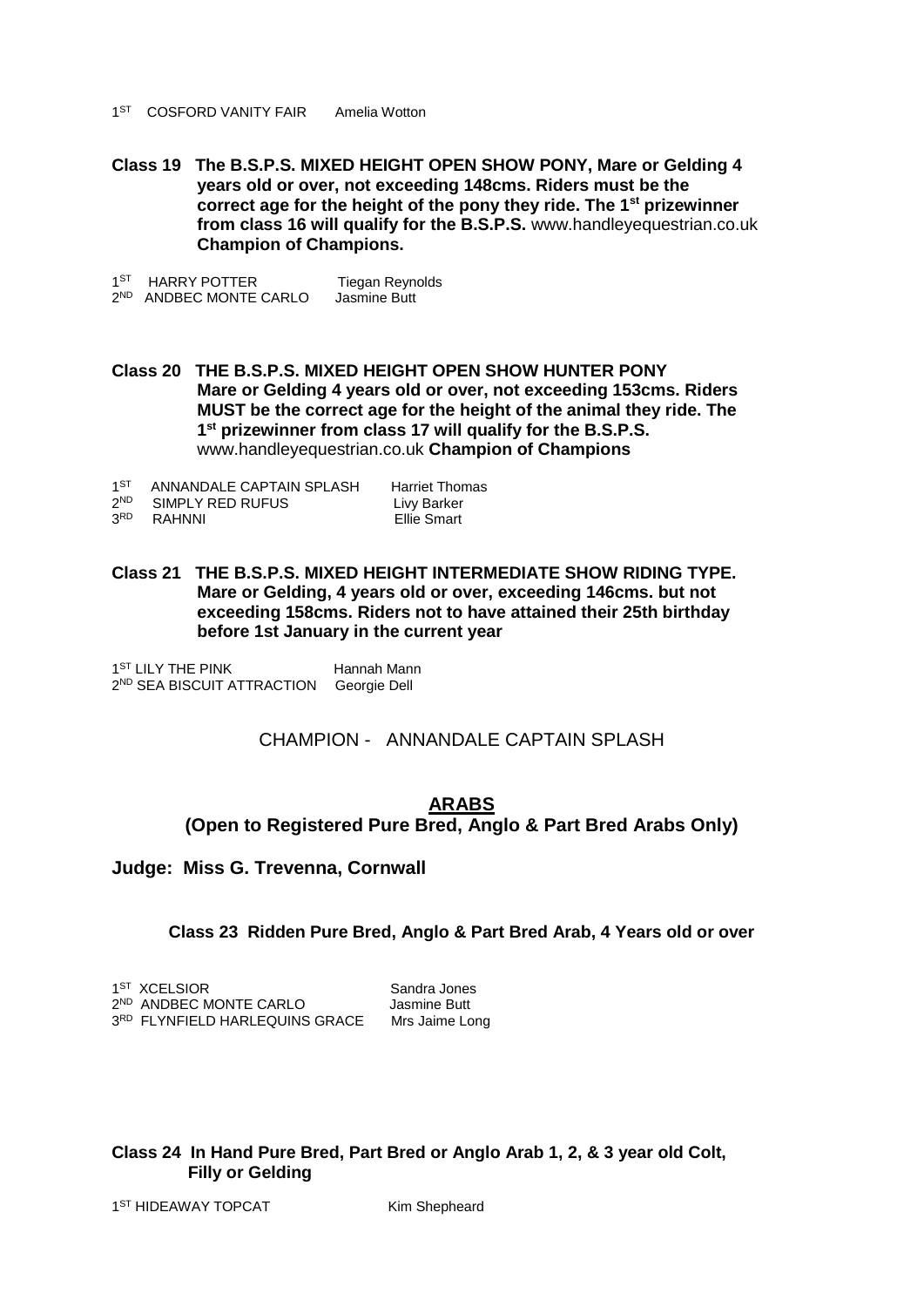2 ND HIDEAWAY DELIGHTFUL Paula Shepheard 3<sup>RD</sup> HAVENBEECH SILVER SKYLARK Miss S Lock **Class 25 In Hand Pure Bred, Part Bred or Anglo Arab 4 years old or over Mare, Stallion or Gelding** 

1<sup>ST</sup> SHEVAS NAZINDA Vivienne Hodges

# CHAMPION – HIDEAWAY TOPKAT

# **Fun Classes**

## **Judge: Mrs E. Rogers, Devon**

## **Class 26 Best Turned Out**

1<sup>ST</sup> PEPPER 2<sup>ND</sup> VALLEYBROOK SPELLBOUND Miss Harriet Urquart 3<sup>RD</sup> LETS GO JOE Megan Harris

ZARA MITCHELL

#### **Class 27 Best Child Rider not exceeding 10 years of age on Show Day**

1<sup>ST</sup> RUSHFIELD VICE VERSA Emily Knight 2 ND VALLEYBROOK SPELLBOUND Miss Harriet Urquart 3RD BARRACKS SOLOMA Amelia Login

#### **Class 28 Best Child Rider 11-14 years of age on Show Day. No Leading Reins**

1<sup>ST</sup> HARRY POTTER Tiegan Reynolds 2 ND RAHNNI Ellie Smart

#### **Class 29 Local Combination Horse / Pony and Rider** *residing within 10 miles of showground)***. Rider any age. May be led**

| 1 <sup>ST</sup> ON A HIGH SHADOW   | A Smith     |
|------------------------------------|-------------|
| 2 <sup>ND</sup> RAHNNI             | Ellie Smart |
| 3 <sup>RD</sup> COTTAGEFARM BOLERO | Riyla Pyle  |

**WELSH PONIES AND COBS (Open to Ponies Registered in Sections A, B, C and D)**

## **Judge: Mr K. Howdle, Somerset**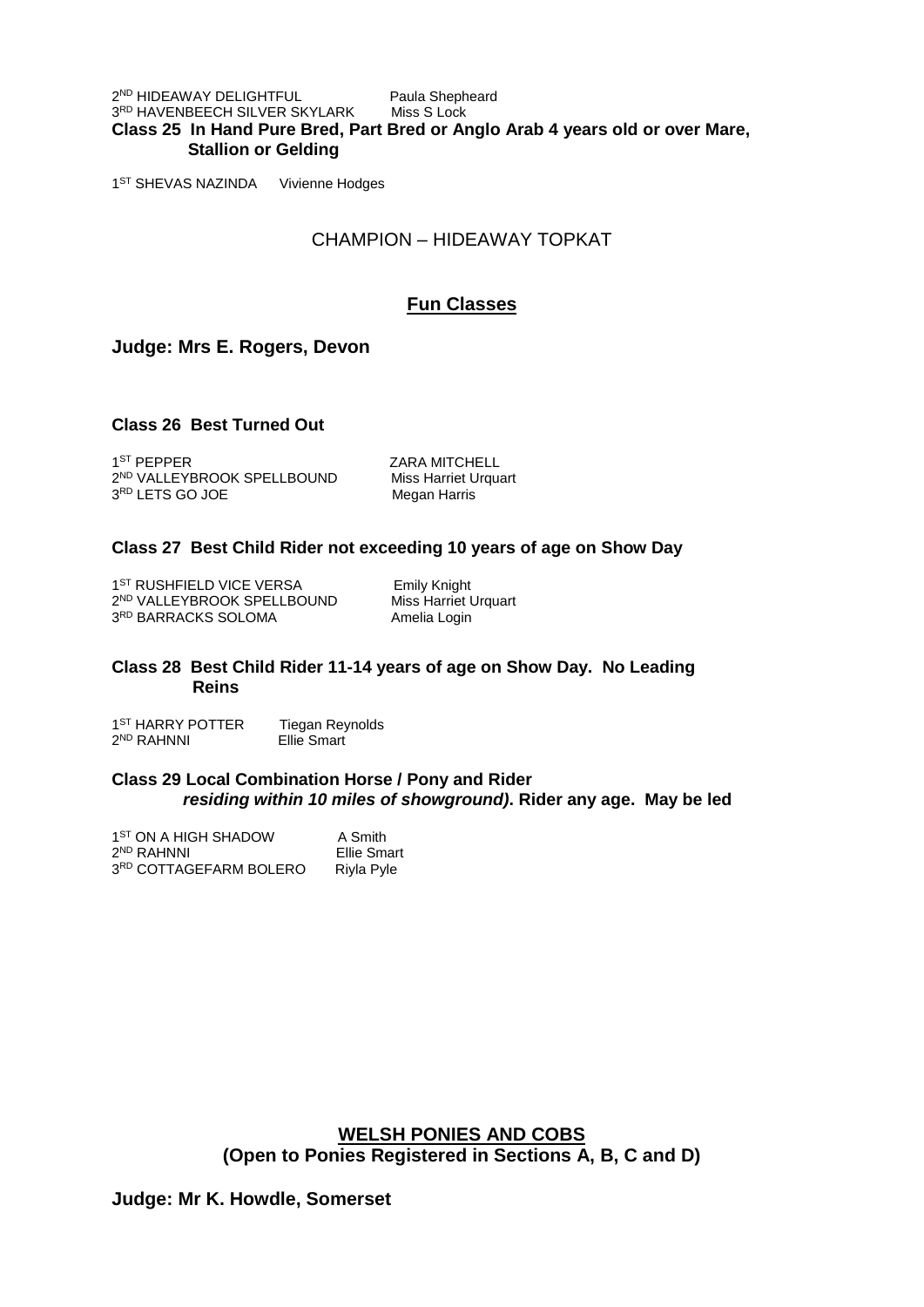## **Class 33 In Hand Welsh Sections A & B yearling, 2 & 3 year old Colt Gelding or Filly**

| 1ST SANGRUG EDWYN                    | Miss S Down             |
|--------------------------------------|-------------------------|
| 2 <sup>ND</sup> DROP OF EMERALD RAIN | <b>Bethany Richards</b> |

#### **Class 34 In Hand Welsh Sections A & B 4 years old and over Mare, Stallion or Gelding**

| 1 <sup>ST</sup> SKELLON FARRIER BOY | Summer Williams |
|-------------------------------------|-----------------|
| 2 <sup>ND</sup> SARUM PANDORA       | Jenny Westlake  |
| 3RD SHARMOOR SIMPLY STUNNING        | Eleanor Halton  |

#### **Class 35 In Hand Welsh Sections C & D yearling, 2 & 3 year old Colt Gelding or Filly**

1<sup>ST</sup> ALEANBO EPRESS Carrie Chapple 2 ND CAR LESS OSCAR Miss S Down

#### **Class 36 In Hand Welsh Sections C & D 4 years old and over Mare, Stallion or Gelding**

| 1 <sup>ST</sup> DYLASAU WILIAM WYN | <b>Mrs Claire Rafferty</b> |
|------------------------------------|----------------------------|
| 2 <sup>ND</sup> CROCADON WILD GLEN | Jenny Westlake             |
| 3 <sup>RD</sup> OLDFORGE TYWYSOG   | Tania Semmens              |

#### **Class 37 Ridden Welsh Pony or Cob 4 years old and over (ponies may be led where applicable)**

1<sup>ST</sup> DODDENHILL CORAL CHLOE Imogen Davis 2 ND SKELLON FARRIER BOY Summer Williams 3<sup>RD</sup> DYLASAU WILIAM WYN Mrs Claire Rafferty

## CHAMPION – DODDENHILL CORAL CHLOE

## **DARTMOOR PONIES (Open to Registered purebred Dartmoor Ponies Only)**

## **Judge: Mr D. Hodge, Devon**

#### **Class 38 Yearling colt, filly or gelding**

1<sup>ST</sup> LANGWORTHY HAWFINCH Mr K Edwards

## **Class 39 2 or 3 year old colt, filly or gelding**

1<sup>ST</sup> WISTMANS FLEETING GLIMPSE Mrs SE Aylesbury-Rodgers 2<sup>ND</sup> MOORTOWN BUTTERFLY II Flizabeth Coates 3RD TREFURSDON CHERRY BROOK D Howarth-Podesta

## **Class 40 4 year old and over, brood mare, barren mare or gelding**

| 1 <sup>ST</sup> LANGWORTHY SWIFT GHOST |
|----------------------------------------|
| 2 <sup>ND</sup> WISTMANS MORNING GLORY |
| 3 <sup>RD</sup> HUCKWORTHY JENNY WREND |

Will Houghton Mrs SE Aylesbury-Rodgers D Howarth-Podesta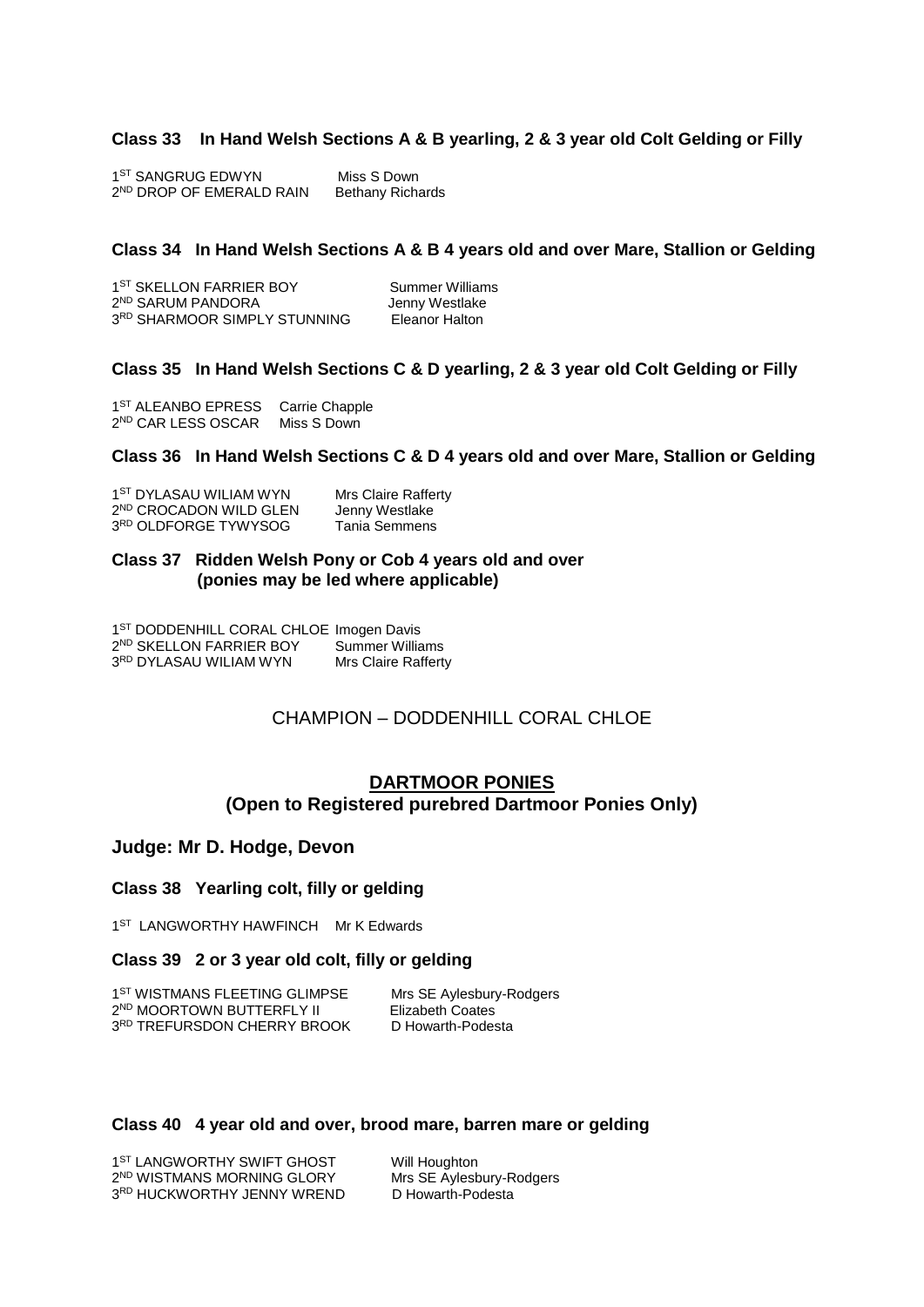## **Class 42 Ridden Dartmoor 4 years old and over (ponies may be led where applicable)**

1ST LANGWORTHYLINNET Mr K Edwards 2<sup>ND</sup> LANGWORTHY SWIFT GHOST Will Houghton 3RD BLUE

Lauren Porter

# CHAMPION - LANGWORTHY SWIFT GHOST

# **SHETLAND PONIES**

## **(Open to Registered Shetland Ponies Only)**

**Judge: Mr D. Hodge, Devon**

## **Class 43 In Hand Shetland yearling Colt Gelding or Filly**

1<sup>ST</sup> COLLYTOWN PORSHA A & C Blamey

#### **Class 44 In Hand Shetland 2 & 3 year old**

1<sup>ST</sup> LAKEHEAD MELLBA Mr & Mrs D Bowden 2<sup>ND</sup> COLLYTOWN RIVIERA A & C Blamey

#### **Class 45 In Hand Shetland 4 years old and over Mare, Stallion or Gelding**

1<sup>ST</sup> BELLEVER ETERNAL FLAME Mr & Mrs D Bowden 2 ND COLLYTOWN CASSANDRA A & C Blamey 3RD BURGHWOOD SHERMAN Miss Freya Rafferty

#### **Class 46 Ridden Shetland 4 years old and over not to exceed 107cm (Ponies may be led where applicable)**

| 1 <sup>ST</sup> BURGHWOOD SHERMAN  | Miss Freya Rafferty    |
|------------------------------------|------------------------|
| 2 <sup>ND</sup> ABBEYFIELD DOUBLET | <b>Matthew Dayment</b> |
| 3 <sup>RD</sup> STEPLEY CASSANDRA  | Ellie Wooton           |

CHAMPION – BELLEVER ETERNAL FLAME

# **REGISTERED MOUNTAIN AND MOORLAND IN-HAND CLASSES Part-Breds are not eligible**

## NPS/Leyhills M&M In Hand Summer National Championship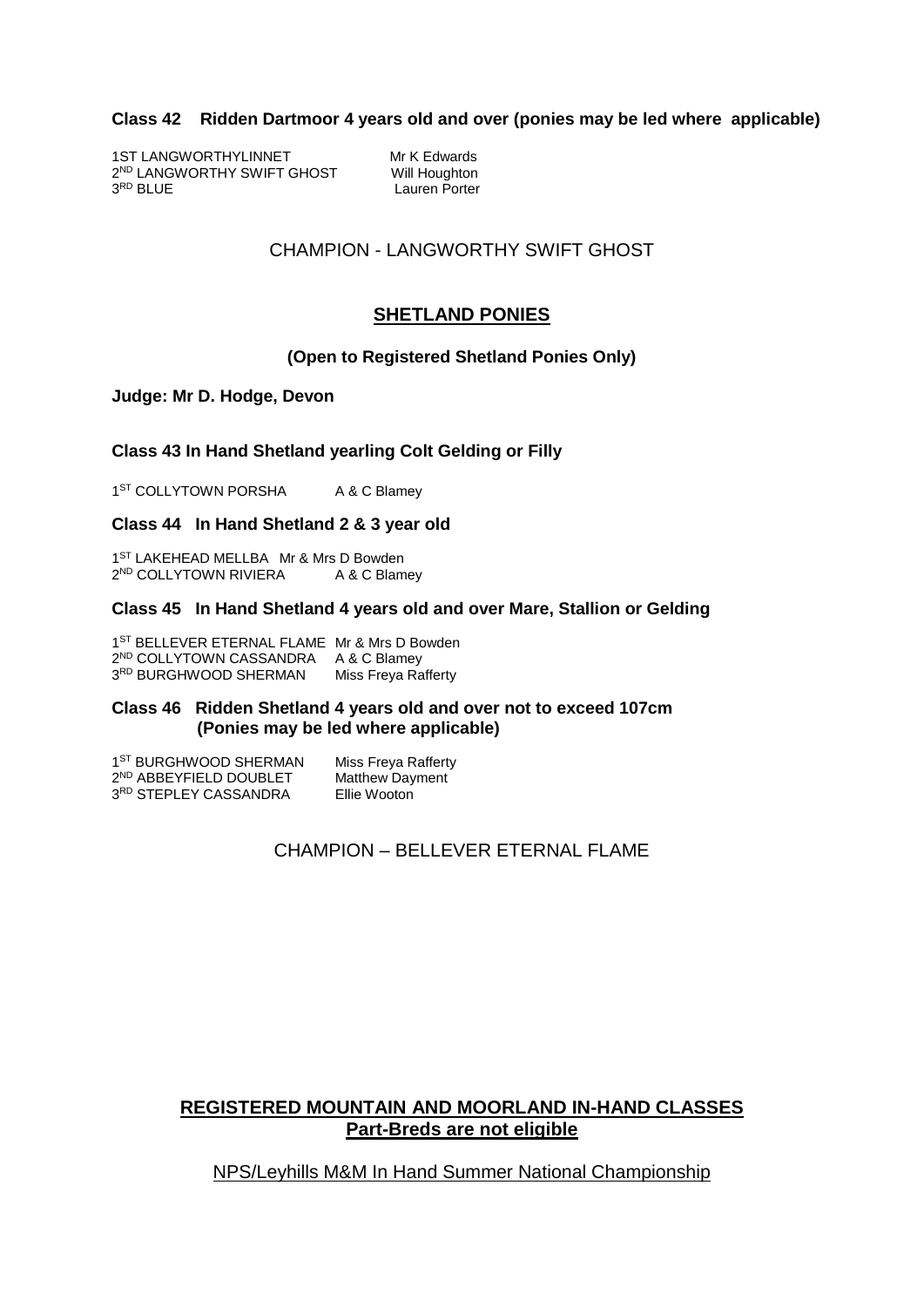# **Judge: Mrs H. Banbury, Cornwall**

#### **Class 47 Yearling, 2 & 3 year old Shetland, Dartmoor, Exmoor, Welsh Sections A & B**

| 1 <sup>ST</sup> MOORTOWN BUTTERFLY II | Elizabeth Coates        |
|---------------------------------------|-------------------------|
| 2 <sup>ND</sup> SANGRUG EDWYN         | Miss S Down             |
| 3RD DROP OF EMERALD RAIN              | <b>Bethany Richards</b> |

#### **Class 48 Yearling, 2 & 3 year old New Forest, Connemara, Dales, Fell, Highland, Welsh Sections C & D**

1<sup>ST</sup> HOLMEDOWN HONOLULU CM Quick 2<sup>ND</sup> CAR LESS OSCAR Miss S Down

#### **Class 49 4 years old and over Shetland, Dartmoor, Exmoor, Welsh Section A & B**

| 1 <sup>ST</sup> JUBILEE JAMBOREE                         | Miss MA Bean    |
|----------------------------------------------------------|-----------------|
| 2 <sup>ND</sup> HUCKWORTHY JENNY WREND D Howarth-Podesta |                 |
| 3RD LEMONSHILL MOON DAISY                                | Mrs CP Horswell |

#### **Class 50 4 years old and over New Forest, Connemara, Dales, Fell, Highland, Welsh Sections C & D**

1<sup>ST</sup> DYLASAU WILIAM WYN Mrs Claire Rafferty 2<sup>ND</sup> NIPNA HAZEL P DAVIS 3RD FINCHES MOUNTAIN ROWAN CM Quick

## CHAMPION - MOORTOWN BUTTERFLY II

#### **REGISTERED MOUNTAIN AND MOORLAND LEAD REIN AND FIRST RIDDEN**

#### **THE NPS/ SHOWING CLASSICS MOUNTAIN AND MOORLAND LEADING REIN NATIONAL CHAMPIONSHIP**

**Class 51 Open to registered Dartmoor, Exmoor, Shetland, New Forest, Welsh Section A or B mares and geldings four years old or over not exceeding 122 cm. Riders must have attained their 3rd birthday but must not have attained their 9th birthday before the 1st January in the current year. To be shown in a snaffle bit.**

1<sup>ST</sup> DODDENHILL CORAL CHLOE **Imogen** Davis 2<sup>ND</sup> VALLEYBROOK SPELLBOUND Miss Harriet Urquart 3 RD

#### **THE NPS/ SHOWING CLASSICS MOUNTAIN AND MOORLAND FIRST RIDDEN NATIONAL CHAMPIONSHIP**

**Class 52 Open to registered Dartmoor, Exmoor, Shetland, New Forest, Welsh Section A or B mares and geldings four years old or over not exceeding 128 cm. Riders must have attained their 3rd birthday but not reached their 12th birthday before the 1st January**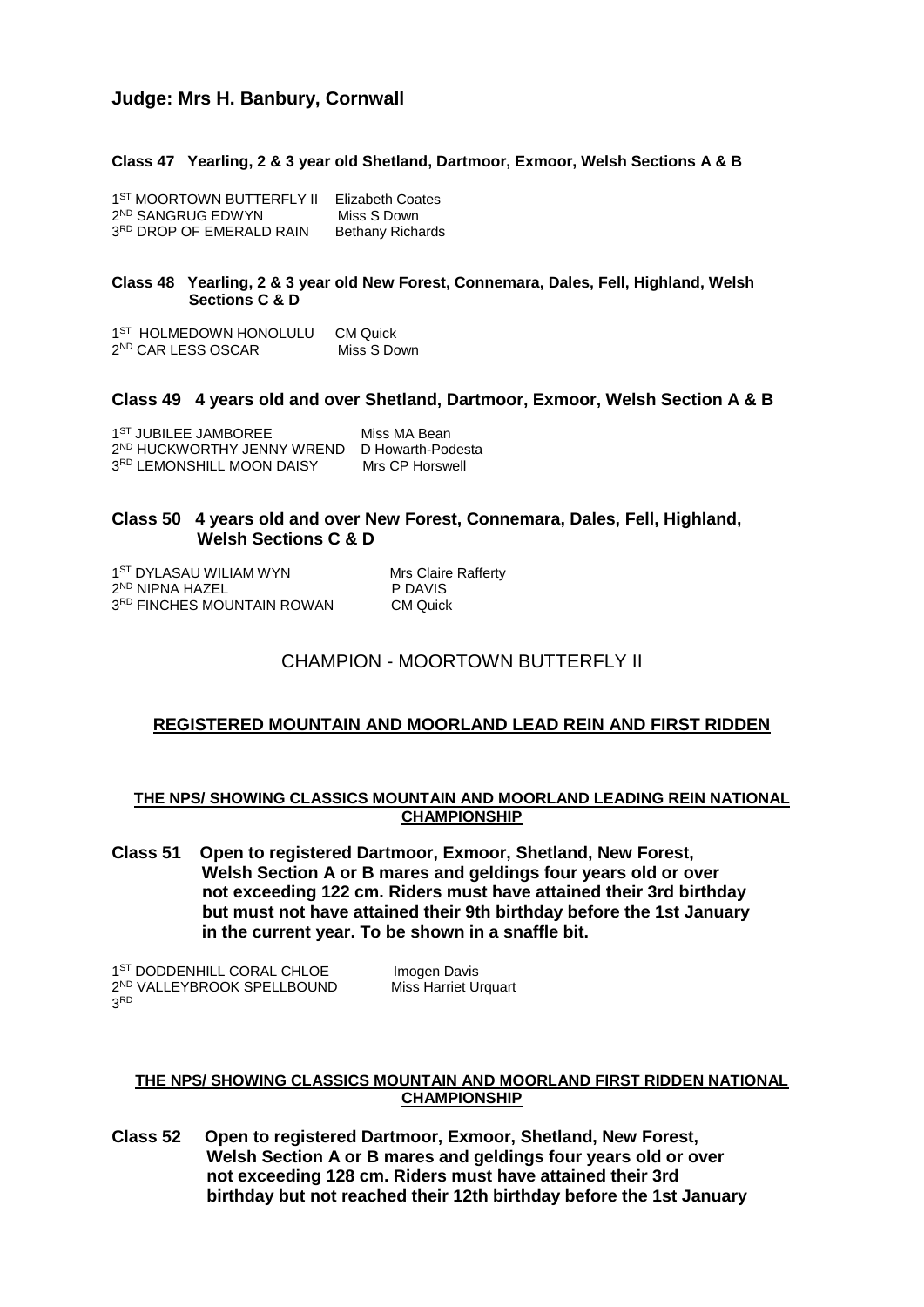## **in the current year. To be shown in a snaffle bit.**

1 ST 2 ND 3 RD

#### **THE NPS/RINGSIDE STUD OPEN MOUNTAIN & MOORLAND RIDDEN NATIONAL SUMMER CHAMPIONSHIP**

NPS/ Rosettes Direct Home Produced Ridden Championship – Wear white arm bands These Classes are open to stallions, mares and geldings four years old or over which must be registered in the main body of their respective Mountain & Moorland Stud Books. Part-breds are not eligible

## **Class 53 Open to registered Dartmoor, Exmoor, Shetland, Welsh Section A, Welsh Section B**

1 ST 2 ND 3 RD

## **Class 54 Open to registered Connemara, Dales, Fell, Highland, New Forest, Welsh C, Welsh D**

1 ST 2 ND 3 RD

# **WORKING HUNTER PONIES**

# **Judge: Mrs A. Melhuish (Jump) Miss E. Melhuish (Show and Conformation)**

**Class 55 Cradle Stakes Working Hunter Pony Mare or Gelding 4 years old over not exceeding 12.2hh. Lead reins permitted.**

1<sup>ST</sup> BARRACKS SOLOMA Amelia Login 2 ND ANNANDALE MASTER FOX Olivia Hayes 3RD KITTHILL LOTTO Amy Stephens

**Class 56 Novice Working Hunter Pony Mare or Gelding 4 years old or over, not exceeding 153cm. Pony not to have won any prize of £5 or over in Working Hunter Pony Classes or any Jumping Classes by the closing dates of entries.**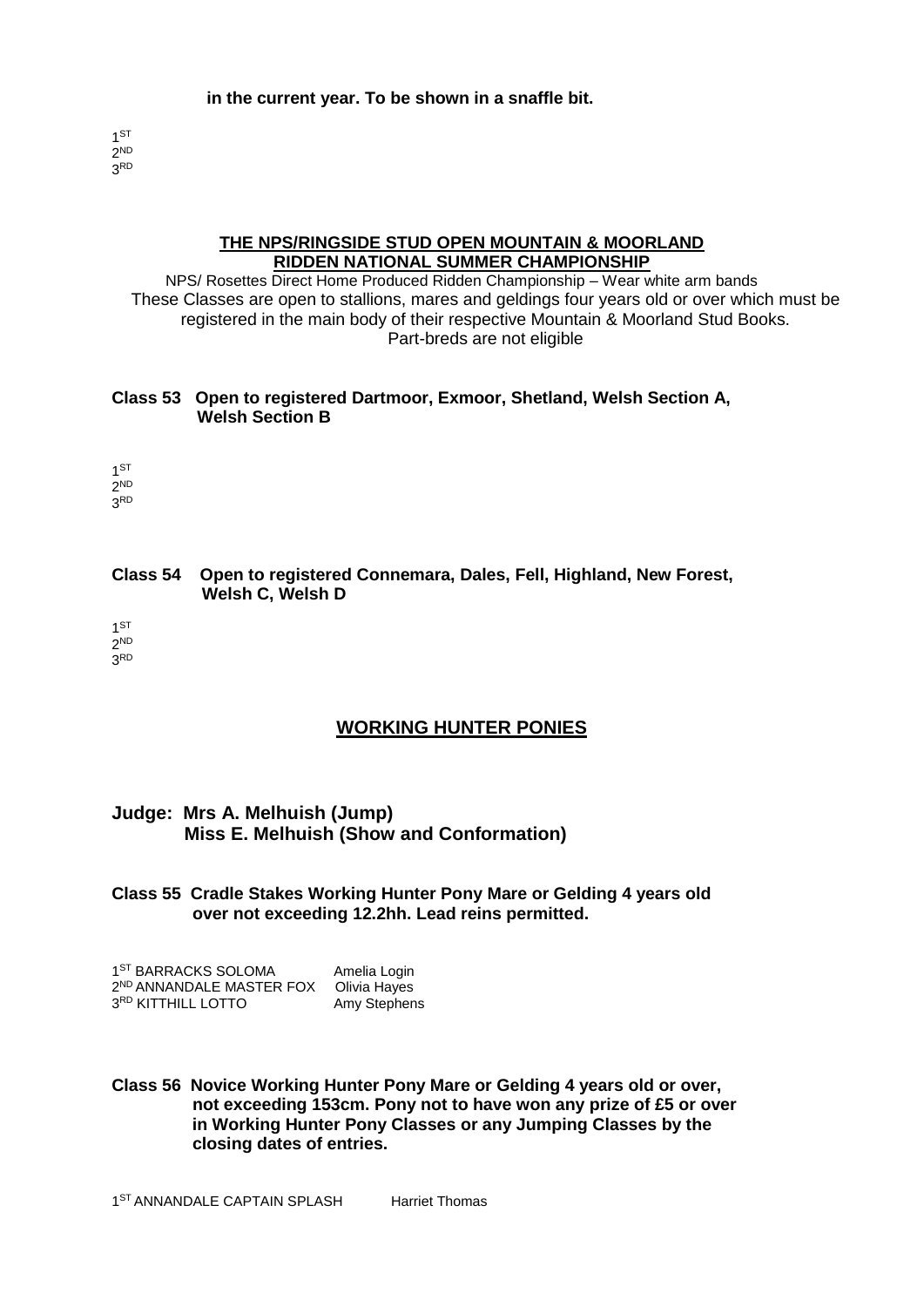2<sup>ND</sup> POPSOX 3<sup>RD</sup> JUST A BIT FAMEOUS Debra Murch

Stephanie Treeby

#### **Class 57 Working Hunter Pony Mare or Gelding 4 years old or over, not exceeding 133cm (13.0hh).**

1<sup>ST</sup> ANNANDALE CAPTAIN SPLASH Harriet Thomas 2<sup>ND</sup> ARTHEN HEDD Debra Murch 3RD JACK FROST Courtney Fletcher

## **Class 58 Working Hunter Pony Mare or Gelding 4 years old or over, exceeding 133cm (13.0hh) but not exceeding 143cm (14.0hh).**

1<sup>ST</sup> LEGEND'S DUNN BEAUTY Gemma Tooze 2<sup>ND</sup> JUST A BIT FAMEOUS Debra Murch 3<sup>RD</sup> ALMOST ILLEGAL Zara Semmens

#### **Class 59 Working Hunter Pony Mare or Gelding 4 years old or over, exceeding 143cm (14.0hh) but not exceeding 153cm (15.0hh)**

1<sup>ST</sup> NELSON'S HOLLAMOOR ALICE Hayley Foster 2 ND CAPPACCINO Laura Symons 3<sup>RD</sup> ASHCLIFF GIRL **AMY Gilbert** 

# CHAMPION - ANNANDALE CAPTAIN SPLASH

# **WORKING HUNTER**

## **Judge: Mrs A. Melhuish (Jump) Miss E. Melhuish (Show and Conformation)**

## **Class 60 Novice Working Hunter exceeding 153cm (15.0hh). Horse not to have won any prize of £5 or over in Working Hunter Classes or any Jumping Classes by closing date of entries**

| 1 <sup>ST</sup> ECHO'S JOY      | Miss Lucy Westgarth |
|---------------------------------|---------------------|
| 2 <sup>ND</sup> ORBIT           | Simon Daniels       |
| 3 <sup>RD</sup> BISHOPS BISCUIT | Emma Milner         |

## **Class 61 Working Cob, Mare or Gelding, 4 Years old or over exceeding 148cm (14.2hh) – To include maxi cobs**

| 1 <sup>ST</sup> WATERLOO FOCUS Wendy Briggs |                |
|---------------------------------------------|----------------|
| 2 <sup>ND</sup> PARKHILL FRED               | Mrs C Luxton   |
| 3 <sup>RD</sup> PHAROAHS GOLD               | Jessica Please |